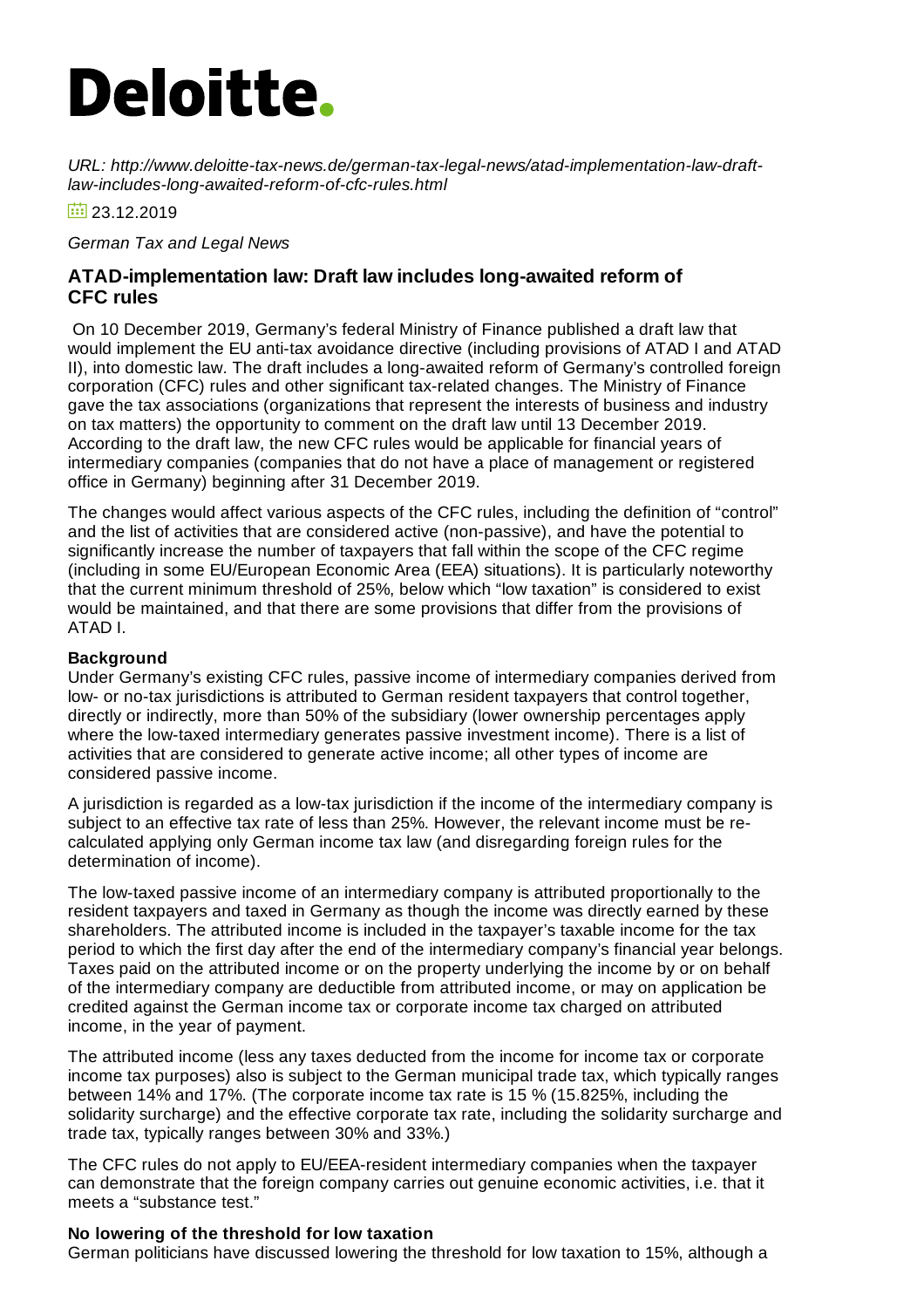previous draft law dated 28 December 2018 ("tram draft") did not propose a reduced threshold for low taxation. No reduction of the 25% threshold is included in the new draft law published on 10 December 2019, nor are there measures to permit a tax credit against the trade tax. This systematically would lead to excessive taxation where foreign income is taxed at an effective rate of more than 15% (the German statutory corporate income tax rate) but less than 25% because the foreign tax burden would be supplemented by the additional German trade tax that could not be offset by a tax credit. The trade tax could exceed 15% (depending on the assessment rate) and effective burdens of 40% and more could result.

#### **Concept of control and legal consequences**

In accordance with ATAD I, the existing concept of control under the domestic law would be abandoned and replaced by a new concept of control. Under the current rules, control over a foreign company is considered to exist if German residents hold more than 50% of the shares in the foreign company, regardless of whether the German residents are related. Under the draft law, control over a foreign company would exist only if more than 50% of the shares, voting rights, capital or entitlement to profits of the foreign company are directly or indirectly attributable to a resident taxpayer and its related parties. "Related parties" would be defined as in the existing CFC rules, but also would include persons acting in "cooperation," as defined in the draft law. A person would be deemed to be related to the relevant taxpayer if that person cooperates with the taxpayer in relation to the intermediate company through concerted conduct. In the case of direct or indirect partners in a partnership or co-entrepreneurship that hold a direct or indirect shareholding in an intermediate company, cooperation would be presumed to exist; however, this presumption could be rebutted.

Another change would be that domestic control could exist even in the case of limited tax liability if the participation is attributable to a German permanent establishment (under the existing CFC rules, only resident taxpayers with unlimited tax liability are attributed income from a foreign company). In addition, the existing provisions relating to passive income of an investment nature (which allow the attribution of income to a resident taxpayer that holds a stake of at least 1% (or potentially less) in a foreign company, under certain circumstances) would move to a new section of the relevant legislation that would be applicable outside of the concept of control.

As noted above, the concept of control under the draft law would apply to both direct and indirect participations, which would make a provision of the existing CFC rules superfluous that requires income of an intermediary company's foreign subsidiary to be proportionally attributed to the intermediary company under certain circumstances. Under the draft rules, the income of an intermediary company's foreign subsidiary would be attributed to the intermediary company's domestic controlling shareholder based on the shareholder's indirect participation in the subsidiary's nominal capital. An exception would apply only to the extent that additional taxation under German or comparable foreign law applies at the level of a company holding the participation that would lead to high taxation. Due to the retention of the low-taxation threshold of 25% under the draft rules, the CFC rules in countries that have a tax rate of less than 25% normally would not avoid additional taxation being levied in Germany.

Under the draft law, the additional income that is subject to tax under the CFC rules still would be considered as a dividend for which the exemption provisions would not apply. As under the current rules, the additional income also would have to be determined in accordance with the provisions of German tax law, with no provisions being explicitly excluded in the future, which would mean that limitations on the deductibility of interest and royalties (which are not taken into account when determining a CFC's profit under the current rules) and a new provision prohibiting the deduction of operating expenses in the case of hybrid structures also would be applicable. Unlike the existing rules, the determination of the additional income by means of a revenue surplus calculation would be prohibited in the future. For the first valuation of assets, as well as for transfers of assets in the course of reorganizations, a kind of "book value continuation" would be ordered.

As prescribed by ATAD I, under the draft law, the additional income from the intermediary company would be attributed to the resident taxpayer on the last day of the intermediary company's financial year, rather than on the first day after the end of the intermediary company's financial year. This would lead to a double entry of an additional income amount in the assessment period for 2020, namely: (1) the additional income for the fiscal year ending on 31 December 2019, and (2) the additional income for the fiscal year ending on 31 December 2020 (assuming that the intermediary company's fiscal year follows the calendar year).

To avoid double taxation, the draft law would permit the crediting of foreign taxes against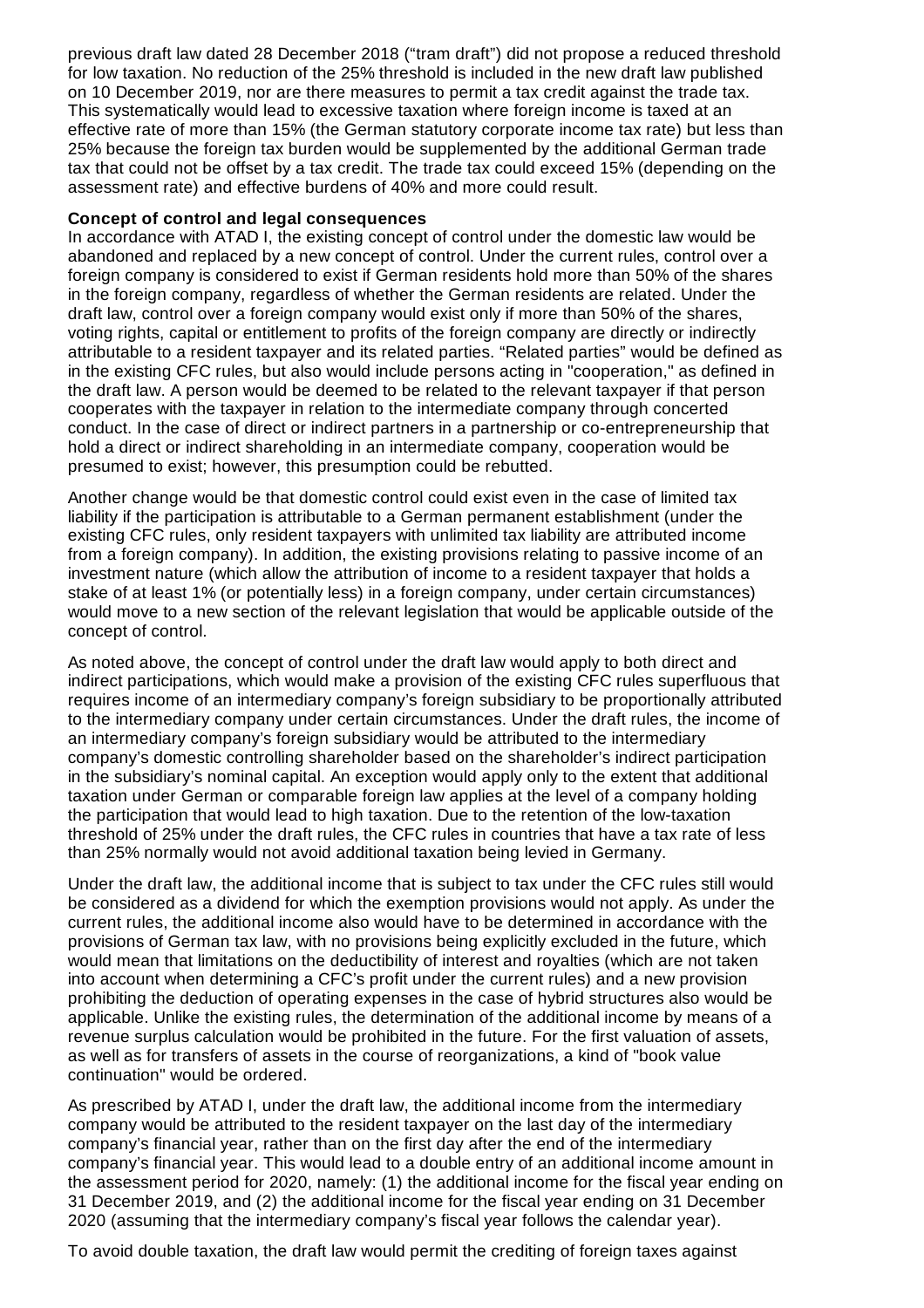income or corporation tax that is attributable to the additional income. The current option of deducting foreign taxes from the additional income no longer would apply. Upon application, foreign withholding tax levied at the level of companies holding the (indirect) participation also could be credited against German income or corporation tax. However, there is no provision for offsetting foreign tax against the German trade tax, which means that an existing flaw with the system would continue, since the additional income would continue to be subject to trade tax. This leads to the possibility of an excessive tax burden due to the interaction of foreign taxes and additional taxation under the CFC rules, described earlier.

Subsequent distributions by the intermediary company of previously taxed profits would be taxexempt under the new concept of a "reduction amount for profit distributions" under the draft law. As a result, the existing exemption under the Income Tax Act no longer would be applicable and the crediting of foreign withholding taxes on profit distributions would be enabled in certain cases, as required by ATAD I.

## **Changes to list of activities generating active income**

The draft law adheres to the conceptual design of the existing CFC rules and continues to provide a list of activities that are considered to generate active income. Types of income not covered by the list are considered passive income. This approach differs from that of ATAD I, which defines passive income.

However, the draft law surprisingly does not implement the proposals of the 2018 tram draft. It is noteworthy that the draft law:

- Would extend the concept of "harmful participation" that can cause income of trade and services companies to be considered passive income, to include cases where related parties resident in the EU/EEA participate in a transaction; and
- Would not extend the substance test (which permits income to avoid being classified as passive under certain conditions) to third country situations, and would introduce more specific requirements and tighten the test for EU/EEA situations. The "genuine economic activity" currently required would become an "essential economic activity," which would be further concretized by requiring the use of the necessary material and human resources (sufficiently qualified, independent and self-reliant personnel) in the relevant country in relation to the activity in question.

In detail, the draft law would result in the following significant changes to the current CFC rules.

#### **Income from trade and provision of services**

In general, income from trade and the provision of services would remain active income. However, under some circumstances, this would not be the case for income from trade/services that are carried out with/for the resident taxpayer or persons related to the resident taxpayer that are taxable in the EU or EEA on their income from the transaction. The legislature intends to introduce a new type of "harmfulness" relating to this kind of income—the harmful involvement of a related person resident in the EU/EEA. According to the explanatory memorandum for the draft law, this is to represent an implementation of the concept of an invoicing company in ATAD I and to provide for the implementation of an additional taxation mechanism in the EU/EEA. In effect, this represents an extension of the concept of passivity to the EU/EEA because, under the existing law, the concept of harmful involvement is limited to the resident shareholder of the foreign company or related persons that are subject to tax in Germany.

Intragroup purchasing and sales companies and intragroup service companies (e.g. intragroup contract research companies or shared service centers) would be considered to derive nonpassive income only if they carry out business operations set up in a commercial manner and participate in general economic transactions. For service companies that "use" related persons in a harmful manner, it would not be possible to carry out business operations in a commercial manner.

Passive trading and service companies would be able avoid additional taxation only if the requirements of the substance test under the draft law (referenced above) are fulfilled. This test would remain applicable only in relation to the EU/EEA situations (and not in relation to third country situations, which had been proposed in the tram draft).

#### **Income from licensing of rights**

In principle, income from the licensing of rights would be considered passive. However, this would not be the case if results from the intermediary company's own research and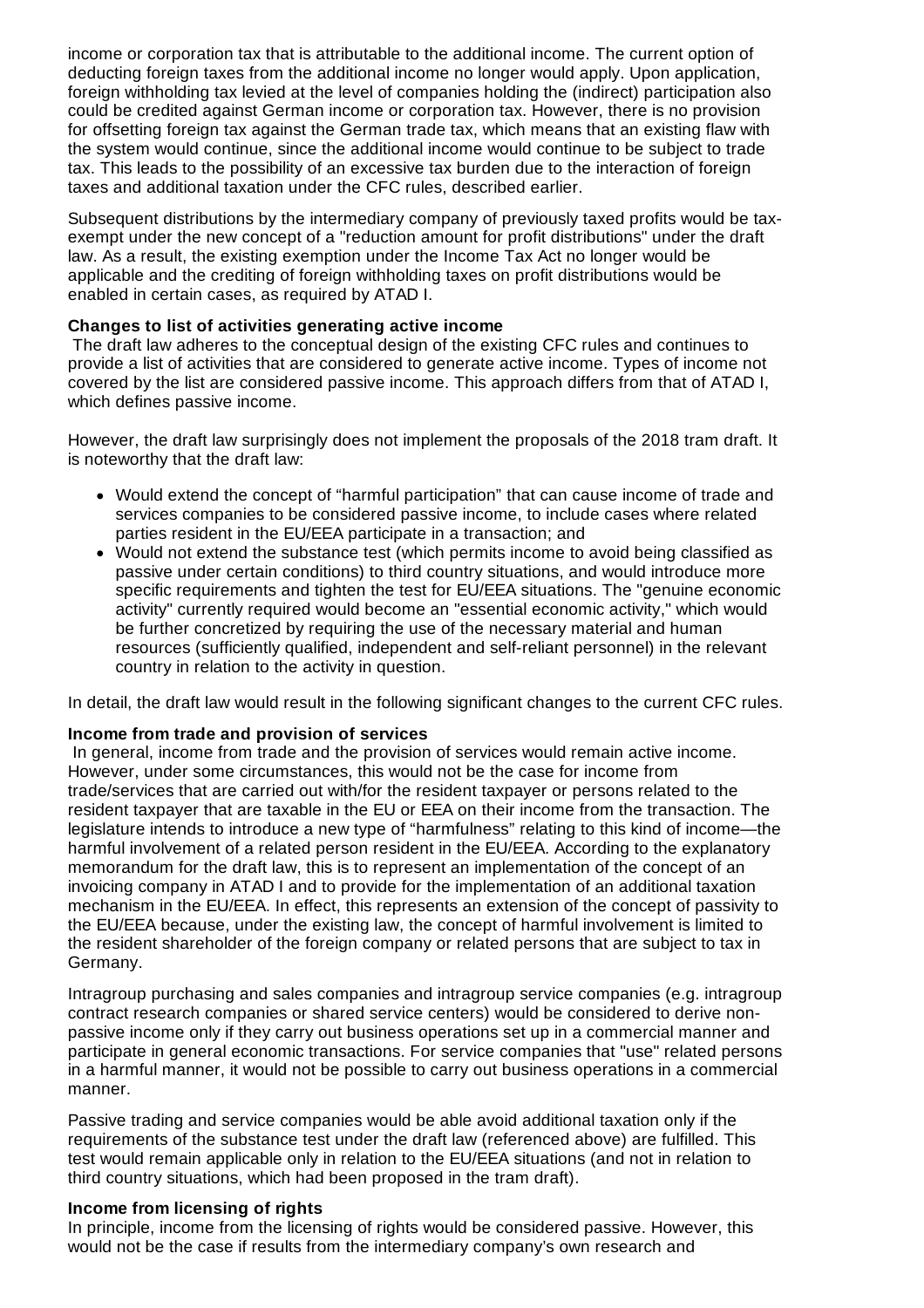development activities that were developed without harmful participation are exploited. For this type of income, the concept of harmful participation would include involvement by a resident taxpayer or any related persons, regardless of whether the related persons are resident in the EU/EEA. It could be demonstrated that participation is "harmless" by fulfilling the substance test in accordance with the draft law. However, according to the draft law, this test would be applicable only in relation to EU/EEA situations (and not in relation to third country situations, which had been proposed in the tram draft).

#### **Profit distributions**

Contrary to ATAD I, which classifies dividends and income from the disposal of shares (covered below) as passive income, profit distributions generally would continue to be classified as active under the draft law, to comply with the provisions of the Corporation Tax Act (specifically, section 8b, which provides that dividends received by resident corporations generally are 95% tax exempt if the dividends are not tax-deductible expenses for the payer ("correspondence principle") and certain other conditions are fulfilled ). However, this would not be the case if the profit distributions reduced the income of the distributing corporation, even if the profit distribution was made out of certain other types of active income listed in the CFC rules. Thus, the correspondence principle in the Corporation Tax Act also would be provided for in the CFC rules. A reverse exception would exist (under which dividends would be considered active income) for cases in which: (i) the distributing corporation itself is subject to additional taxation, or (ii) a hidden distribution of profits was subject to high taxation at a foreign intermediary company or a related person associated with the intermediary company. Thus, passive income that already was subject to additional tax when it arose would not be subject to additional tax again in the event of a distribution.

Distributions of profits in the case of widely held stock (for individuals and corporations) or where there is tax liability pursuant to section 8b (7) of the Corporation Tax Act on the part of the recipient would be classified as passive under the draft law, even in cases in which the distribution of profits was made out of certain other types of active income listed in the CFC rules. (Section 8b (7) provides that the 95% tax exemption for dividends does not apply to shares held in the trading portfolio of banks and financial service institutions.)

### **Capital gains**

In general, capital gains from the disposal of a company's shares would be considered active income under the draft law. Capital gains would be presumed to be passive only in cases in which a corresponding capital gain would be taxable if the shares were disposed of by a German resident person pursuant to section 8b (7) of the Corporation Tax Act or a similar provision of the Income Tax Act that applies to individuals (section 3 (40)). In these cases, the draft law would provide for additional taxation if the capital gains are functionally attributable to an active activity of the foreign intermediary company.

Overall, however, the new rules would be an improvement on the situation under the current rules—the taxpayer no longer would have to demonstrate that a capital gain is not attributable to passive capital investment assets. Currently, taxpayers must prove that this is not the case even at an indirect level, which may require tracing assets through several levels of companies, down to the lowest investment level.

#### **Reorganizations**

Income from reorganizations still generally would be considered as active income under the draft law. The draft law, together with the explanatory memorandum, would clarify that reorganizations based on the transfer of assets that serve to generate certain other types of active income listed under the CFC rules generally would qualify as active without meeting further requirements (e.g. comparability of the foreign reorganization with a German reorganization). On the other hand, income from reorganizations in which passive assets generally are transferred would qualify as active only if the taxpayer proves that the foreign reorganization is comparable to a domestic reorganization and that the foreign conversion actually was carried out at book values. The draft law would require the actual book value of the assets according to foreign law to remain the same after the reorganization for income from the reorganization of a company with passive assets to be considered as active. There clearly would be practical difficulties in maintaining this proof.

#### **Additional comments**

The present draft law differs in significant part from the previous tram draft. It is welcome that, unlike under the tram draft, every intragroup trade or service activity would not be considered